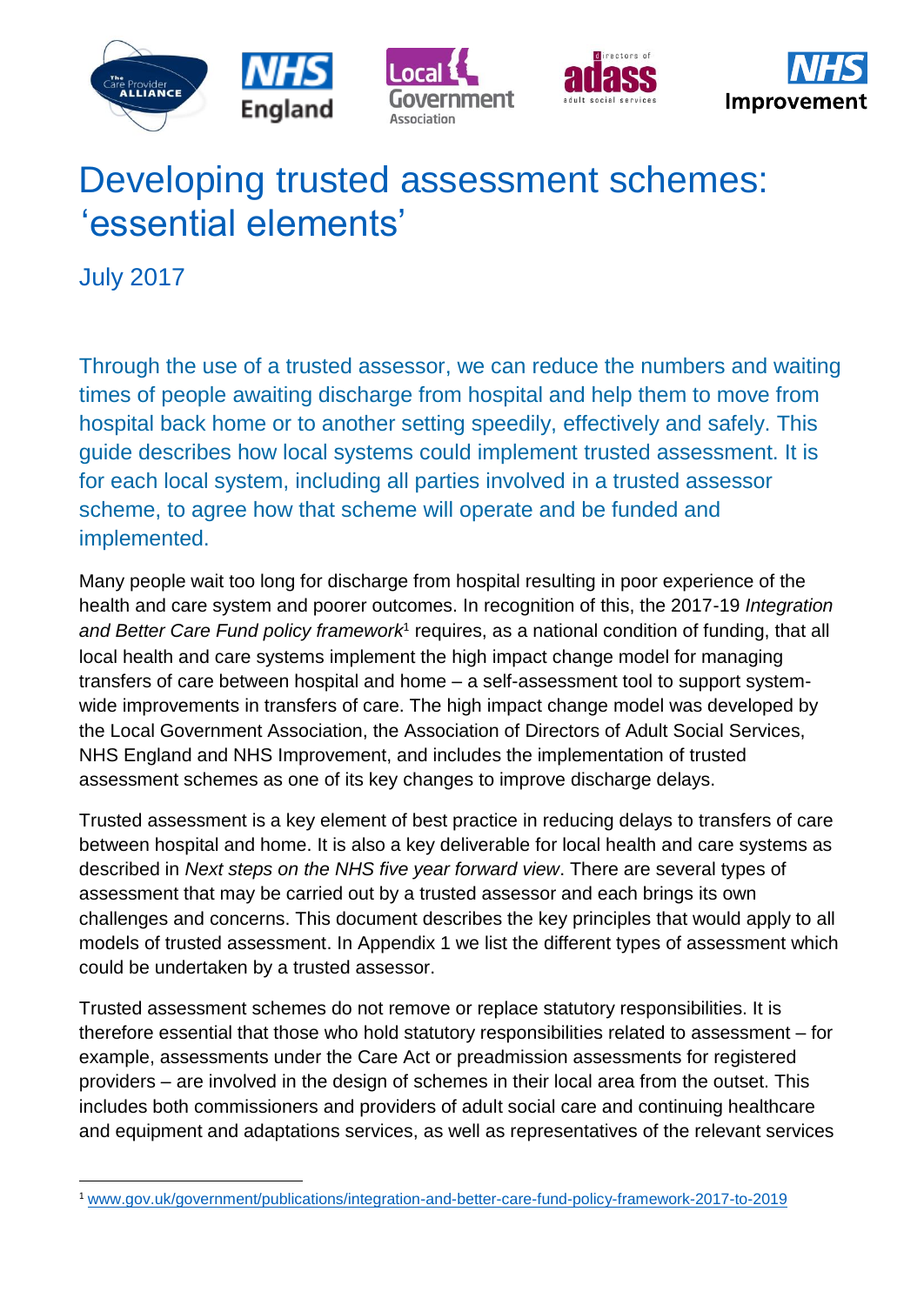and practitioners who will be involved. Where local schemes are agreed, funding arrangements and local confidence in the provider of trusted assessment are critical. It is essential that those who are placing their trust in others to undertake assessment on their behalf are confident that the risks, costs and local market are sufficiently understood, and that assessors are sufficiently skilled.

Assessment under trusted assessor schemes is likely to be distinct from the determination of eligibility for adult social care services, and from financial assessment to establish charges to be levied. Each local system will need to consider how its trusted assessment scheme interfaces with the determination of eligibility and financial assessment, in line with the care and support statutory guidance, as well as the establishment of ordinary residence (and, where relevant, the responsible commissioner under the NHS *Who pays?* guidance).

This guide refers to hospital discharge and the section of the care pathway after a patient is deemed medically fit for discharge, although it is acknowledged that in local areas, partners may agree to use trusted assessment in other situations.

It should always be remembered that the use of a trusted assessor does not negate any other guidance or good practice. It is especially important to ensure that patient choice and family/carer views are properly taken into account.

This guide sets out the core criteria that need to be in place for a trusted assessment scheme and a suggested checklist that local systems can consider when developing their local schemes.

## **Core criteria for trusted assessment**

Trusted assessment models will vary from system to system depending on local characteristics. However, there are a set of core criteria which will underpin successful schemes:

- Trusted assessment is carried out by a trusted assessor who is authorised by the parties involved to carry out a trusted assessment on behalf of others.
- All organisations involved in the trusted assessment scheme (ie both organisations intending to carry our trusted assessments **and** those who will provide the care) should co-design and agree the process for the trusted assessor to follow. This should be a streamlined and simple assessment process.
- Some registered providers may not agree to use the trusted assessment scheme within their local area. This is a legitimate position for them to take regardless of what trusted assessor process is in place. Providers who decline to join a trusted assessment scheme should not be penalised for doing so.
- Patient experience and feedback should be used in the design of the trusted assessment process, and feedback from patients going through the process should be regularly collected to review and improve it.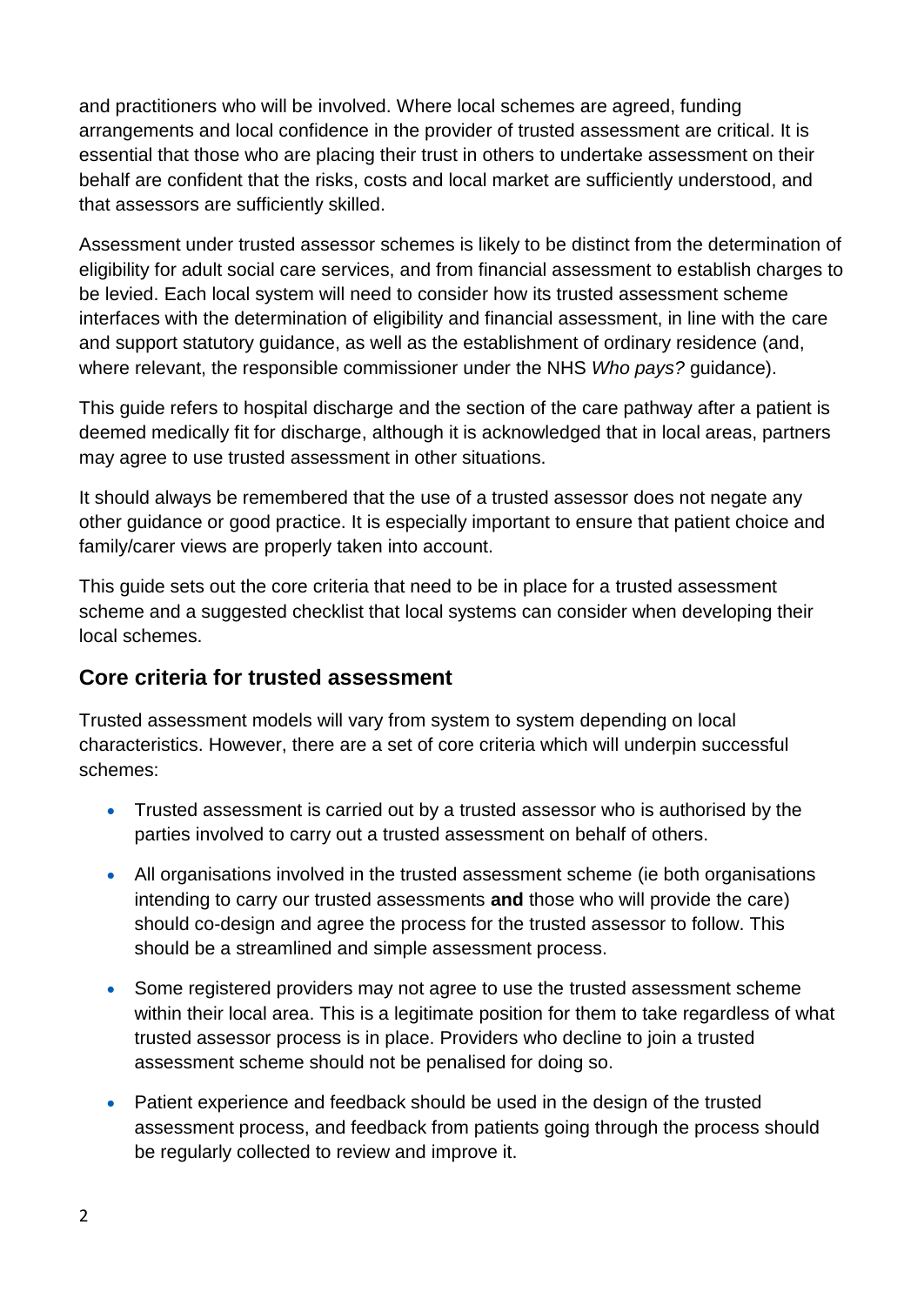- It is imperative that there is a clear and rapid route for challenge, escalation and resolution of problems or issues raised by any parties involved in the trusted assessment scheme. Failure to implement this is likely to result in a breakdown of trust. Any such disputes should be resolved as soon as possible and within a locally agreed timescale. For example, the Discharge to Assess service in Medway will provide additional staff to a residential home if it takes a patient as a result of a trusted assessment that proves to have underestimated the patient's needs. This kind of concrete support/action is what will be required here.
- A competency profile for the trusted assessor should be agreed by all participating organisations.
- There should be a clear projection of the number and types of assessments that might be suitable for a trusted assessment service, the impact this should have on reducing length of stay and delayed transfers of care (DTOCs), and an agreed ambition for the system. Metrics tracking the number of assessments being made by trusted assessors, the locations to which patients are transferred, the number of unsatisfactory transfers, reasons for these and what resolved them, should be collected on a monthly basis and the impact on length of stay and DTOCs regularly reviewed.
- All of this should be captured in a memorandum of understanding among all participating organisations which explains the agreed service against the criteria above. Organisations involved with developing and supporting a trusted assessment service are likely to include local authorities, clinical commissioning groups, NHS trusts and foundation trusts, and care home and home care providers.

## **Trusted assessment implementation checklist**

**Consider the strength and maturity of relationships and trust between local health and social care commissioners and providers, and agree any steps to be taken to support improved trust and relationships as part of plans to develop and implement a trusted assessment service**

- Shared ownership of risk requires positive, trusting relationships across health and social care systems and between commissioner and provider organisations.
- In many areas there will be a provider forum of some sort. This is likely to be an excellent place to start discussions and involve independent sector providers in coming to a viable solution from the outset. Where there is no local provider forum, local systems may wish to seek out potential willing participants among care home and home care providers via local commissioners, national associations or the Care Quality Commission (CQC) website.

#### **Bring all stakeholders together to begin the co-design process**

 For the assessment and the assessor to be trusted, all stakeholders need to be involved in designing and developing the role and the agreed process/procedures.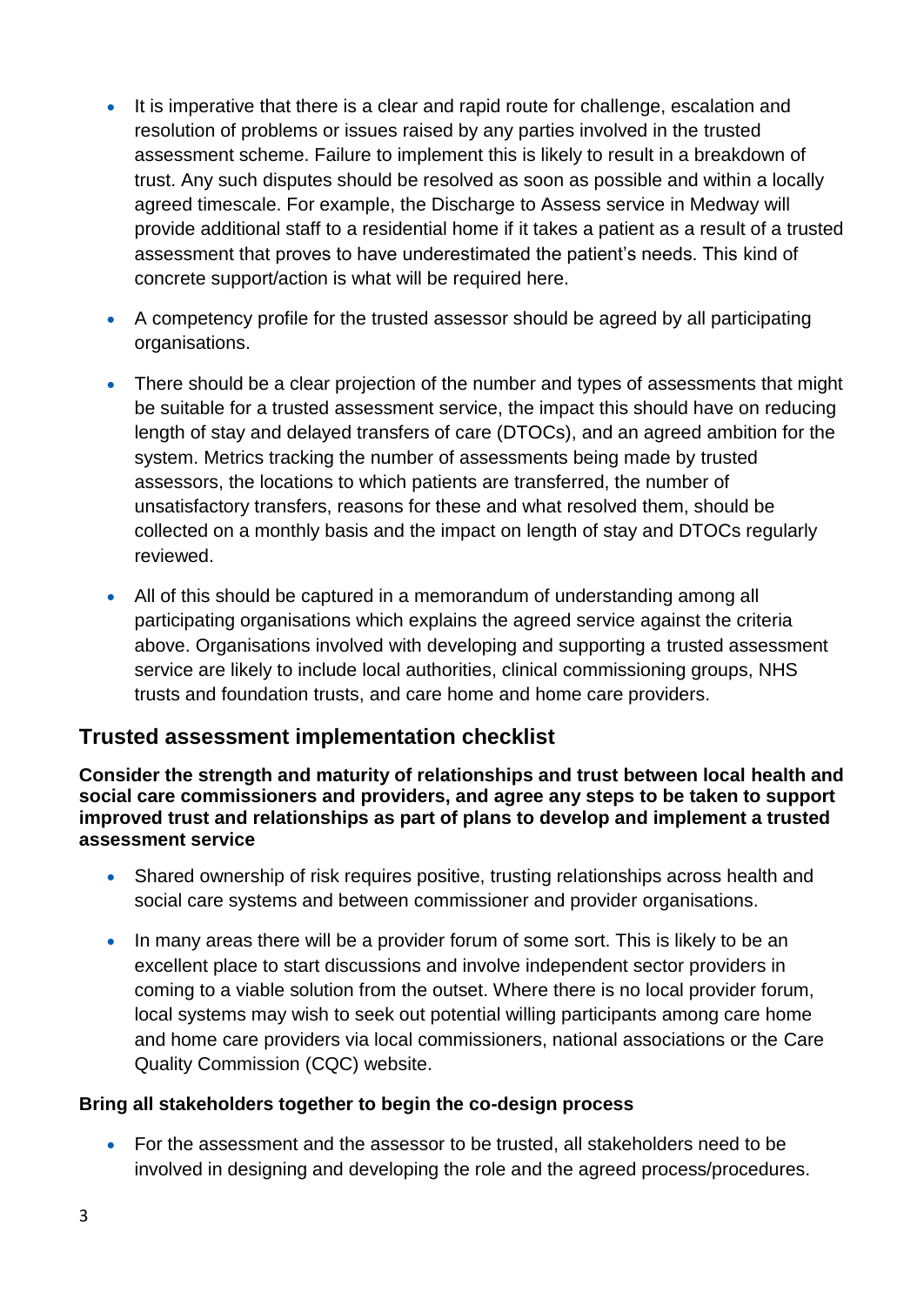#### **Establish a set of common/shared objectives for the trusted assessment service**

 This should include a description of the target population, and all participating organisations should commit to the objectives of the scheme, with shared responsibility for their achievement.

#### **Ensure there is an end-to-end process for patient and carer involvement**

• Trusted assessment is ultimately a tool to support better patient and carer experience and outcomes. Patients and carers should be involved in the design of the service and ongoing review.

#### **Consider how others have developed the service as part of your discussions**

- Looking at successful trusted assessment systems elsewhere will be useful and may provide guidance for your local service. See below for two examples:
- [https://improvement.nhs.uk/resources/lincolnshire-care-home-trusted-assessor](https://improvement.nhs.uk/resources/lincolnshire-care-home-trusted-assessor-project/)[project/](https://improvement.nhs.uk/resources/lincolnshire-care-home-trusted-assessor-project/)
- [www.nhs.uk/NHSEngland/keogh-review/Documents/quick-guides/background-docs/1](http://www.nhs.uk/NHSEngland/keogh-review/Documents/quick-guides/background-docs/1-south-warwickshire-D2A-model.pdf) [south-warwickshire-D2A-model.pdf](http://www.nhs.uk/NHSEngland/keogh-review/Documents/quick-guides/background-docs/1-south-warwickshire-D2A-model.pdf)

#### **Agree what kinds of assessment will be included in the service**

 The term 'assessment' is used for a variety of assessments, so to avoid confusion and help with compliance each local system should state exactly what assessments are included in the local scheme (see Appendix 1 for examples).

#### **Co-design a streamlined process end to end**

- Review the process from end to end to identify any delays and their causes. Scrutinise all paperwork and remove duplication. If possible, agree a generic assessment process for multiple services and purposes.
- Systems should also look at the whole patient journey rather than only one particular point of assessment.

#### **Agree who can be a trusted assessor**

 Consider if it is essential that the service requires a social worker, clinician or a therapist to carry out the assessment. It is likely that in the majority of cases this will not be the case and a wider staff group can be considered for the role. A clear competency framework will be essential.

#### **Agree competencies and put in place training requirements**

 You will need either to have an agreed competency framework that potential assessors can be measured against and/or a training programme to bring assessors up to the required competency, including an understanding of local care home and home care service provision. Encouraging assessors to work alongside, and familiarise themselves with, the home care and care home providers that are parties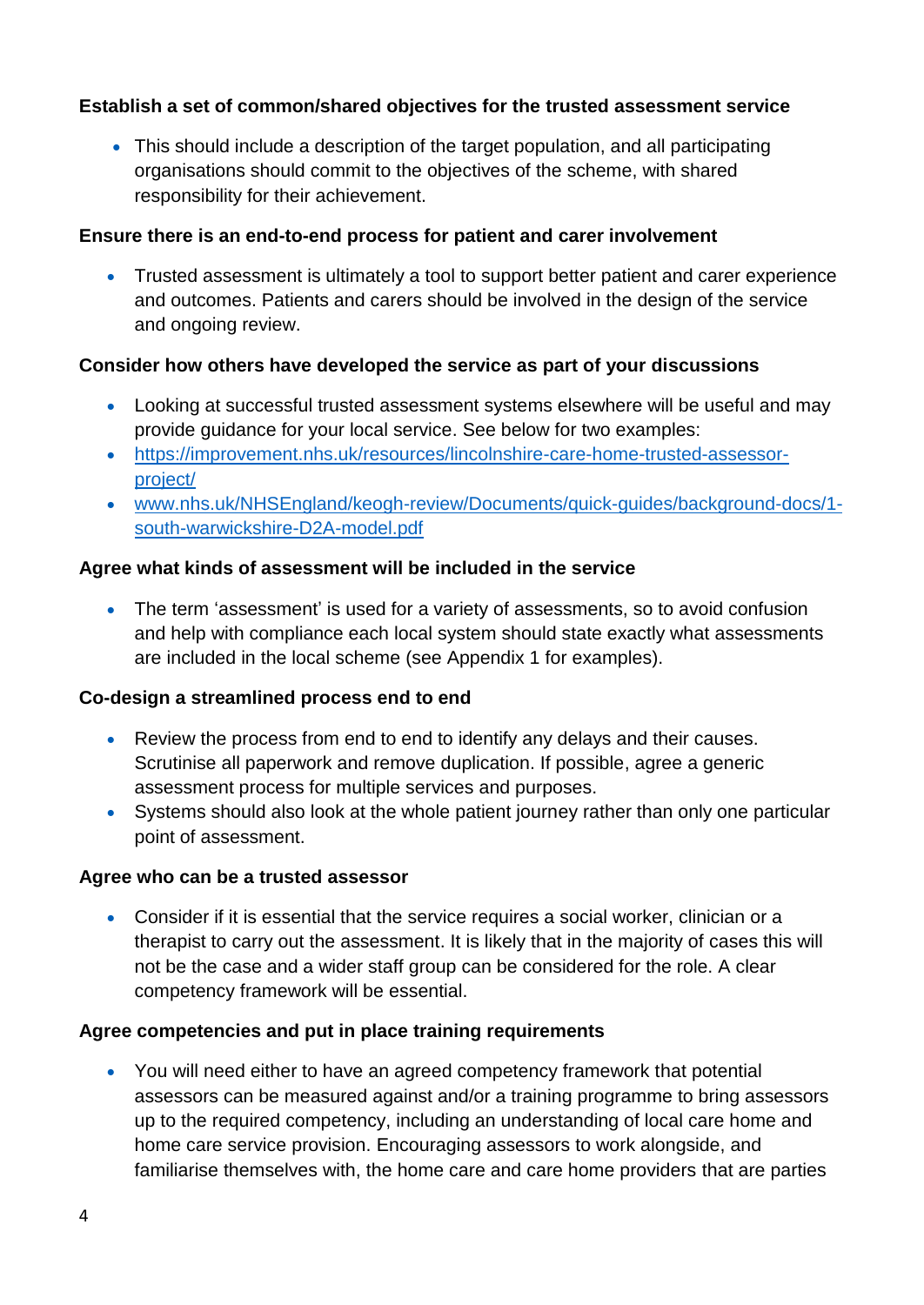to the scheme is likely to aid the development of the required trust. **Systems need to assure themselves that anyone acting in a trusted assessor role is occupationally competent.**

 Once competencies and knowledge requirements for a trusted assessor have been agreed, these can be checked against existing role profiles to identify gaps. This will inform any training plan.

#### **Build clear frameworks and a feedback loop/hotline into the model**

- A good service will take a person-centred approach and support each person to achieve the outcomes they wish. This may mean working in new and different ways, and may sometimes involve taking risks – for example, trying to get someone home from hospital even if they are very frail. The trusted assessor needs to be supported by a clear risk-taking framework, agreed by all the partners involved in the service. This will be done in discussion with the patient and their family, with clear contingency plans for any identified risks.
- If the service on whose behalf the trusted assessor is working believes an assessment is inaccurate, they must have a quick and easy route to discuss and resolve the concerns. This could involve, for example, a hotline to another more experienced colleague or manager with an agreement to find alternative or additional support when needed.
- Establish an open/transparent problem/dispute resolution process, agreed by all parties involved in the scheme.

#### **Agree metrics to be used to monitor how the service is operating and its impact**

Such as, what percentage of those going home would be expected to be assessed by a trusted assessment service? What proportion of these should have no ongoing support? When will this be hospital or service wide? What percentage of discharges or admissions will have a trusted assessment?

 What effect should this have on delayed transfers of care and length of stay? Is patient feedback positive? Is professional feedback positive?

#### **Agree where the service can be put in place quickly**

 Establishing trust between organisations and individuals can take time so start small with one ward or service and gradually roll out further, but do have a clear timeline for further rollout into other services or settings.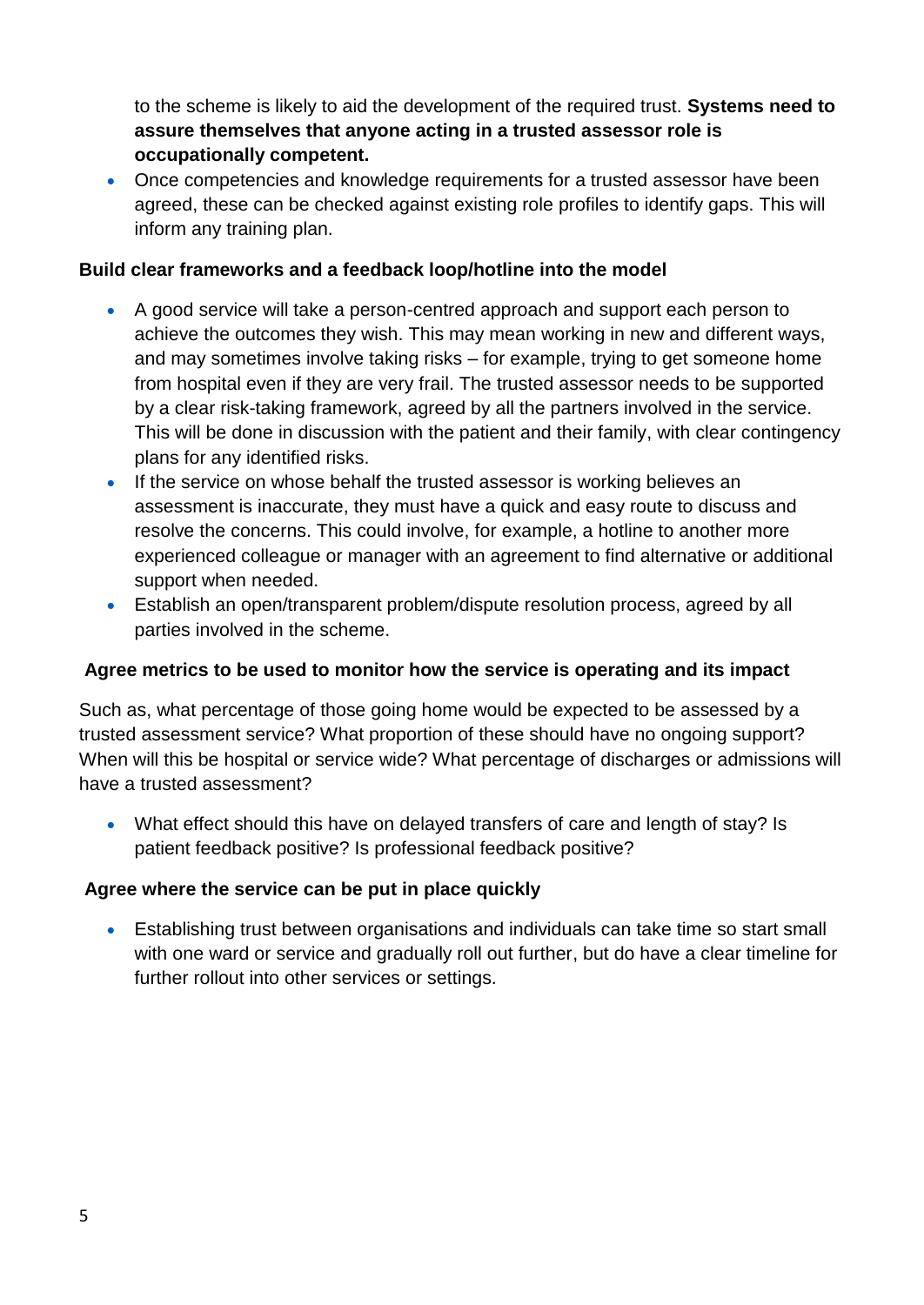# Appendix 1

Potential areas where trusted assessment may bring benefits

#### **1. Transfer of patients back to an existing support package including home care or care in a care home**

This is perhaps the easiest area to explore, and systems may well want to start here. This is because it is less likely that there will be eligibility or funding issues. Also, the provider already knows the person and as a result may see less risk in trusting a third party assessment. This is not to say that the work should not be carried out to an appropriate level. The provider will need enough information to assure itself that a return is appropriate.

As described in this guide providers will need to be involved in developing the service. It may be appropriate to start with providers who regularly take a significant percentage of people straight from hospital.

Independent care sector providers are not obliged to accept a trusted assessor's view and can always opt to carry out an assessment themselves. This is still the case even if they have been involved in the co-design of the process, although obviously this is less likely. If this starts to happen on a regular basis, parties to the scheme may wish to monitor the reasons for this.

#### **2***.* **Transfer of patients to an interim support package, eg reablement or intermediate care**

Again, this may be a good place to start as new long-term funding is not being committed. The model will be slightly different depending on the make-up of the interim provision.

Trusted assessment should be part of a good discharge to assess approach because it facilitates timely and proportionate assessment. Consistent and reliable access to flexible and appropriate support for people returning home enables trusted assessment to work.

#### **3. New admissions to a care home and new packages of home care**

NB: permanent admissions to a care home direct from an acute setting will be inappropriate for most patients. This will be especially so if a discharge to assess service is available.

"In this scenario it would be essential for the assessor to have knowledge of the person concerned and of the care home or home care service available and the trusted assessment would only take place after a needs assessment to inform eligibility by the council and funding decisions have been made, the person has had full information and advice, is able to make informed decisions and the Mental Capacity Act is complied with if they lack capacity to make those decisions." Lincolnshire health and social care system came up with a codesigned solution that satisfies CQC requirements and avoids the delays associated with waiting for individual care homes to assess. The local care association employs two people to carry out assessments on behalf of the care homes it represents. For more details see the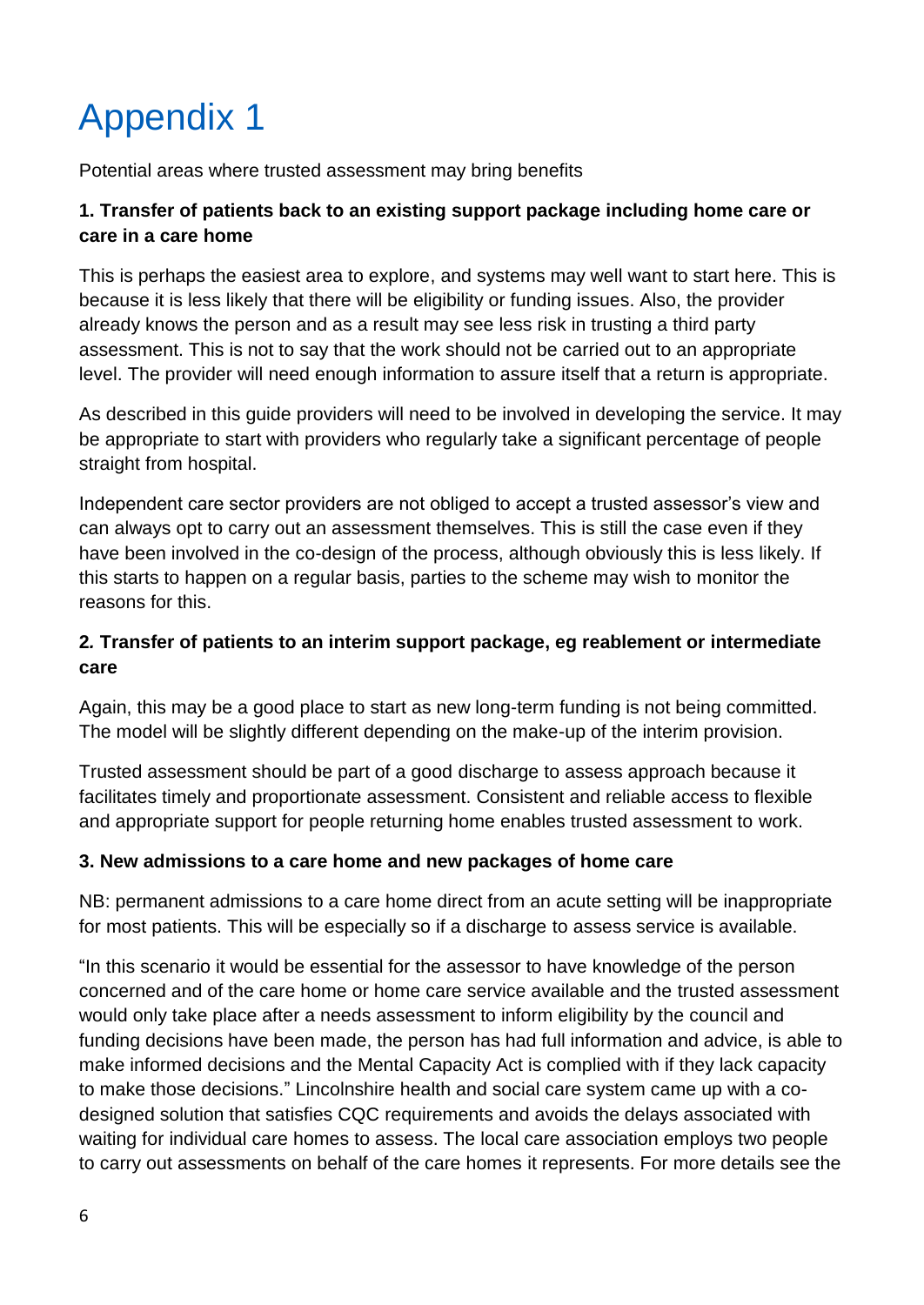case study in [NHS Improvement resources.](https://improvement.nhs.uk/resources/lincolnshire-care-home-trusted-assessor-project/) East and North Hertfordshire care home vanguard is piloting a similar model.

This may be the preferred option for many independent care providers but it is not the only option. It is possible for assessors, not directly employed by the provider, to carry out a trusted assessment on their behalf.

The CQC staff guidance supports this approach as long as it meets the requirements as outlined in Regulation 9. In essence, this says the receiving independent care sector provider must have good reason to believe the assessment is accurate. If the assessor is employed and trained by them, that condition is highly likely to be met. It can also be true where an assessor is employed by another organisation, eg the acute trust or local authority. This will only be so if the provider concerned has reason to trust the assessment, and being involved in the design and development of the service will go a long way towards achieving this goal.

#### [www.cqc.org.uk/guidance-providers/regulations-enforcement/regulation-9-person-centred](https://www.cqc.org.uk/guidance-providers/regulations-enforcement/regulation-9-person-centred-care)[care](https://www.cqc.org.uk/guidance-providers/regulations-enforcement/regulation-9-person-centred-care)

#### **4. Assessments under the Care Act**

In most cases this will not be necessary as, whenever possible, we do not want to undertake these assessments in an acute setting and the patient's condition is usually not stable or they have not yet reached their peak level of independence. However, if the system is experiencing delays in getting such assessments completed, a trusted assessor service might be appropriate. The Care Act is clear as to who can carry out an assessment and this guidance should obviously be followed. The competence of the trusted assessor will need to be considered.

The trusted assessor may collect the necessary information and make a recommendation, but it is highly likely that someone within the local authority will have to formally sign off the assessment. It is recognised that both an eligibility determination and a financial assessment will also need to be carried out, and this will need to be considered when developing such a service.

#### **5. Assessments for occupational therapy equipment**

The Royal College of Occupational Therapists provides clear guidance on how to and who can do this. This is also restricted to certain items of equipment. See below: [www.cot.co.uk/sites/default/files/publications/public/Competence-framework.pdf](http://www.cot.co.uk/sites/default/files/publications/public/Competence-framework.pdf)